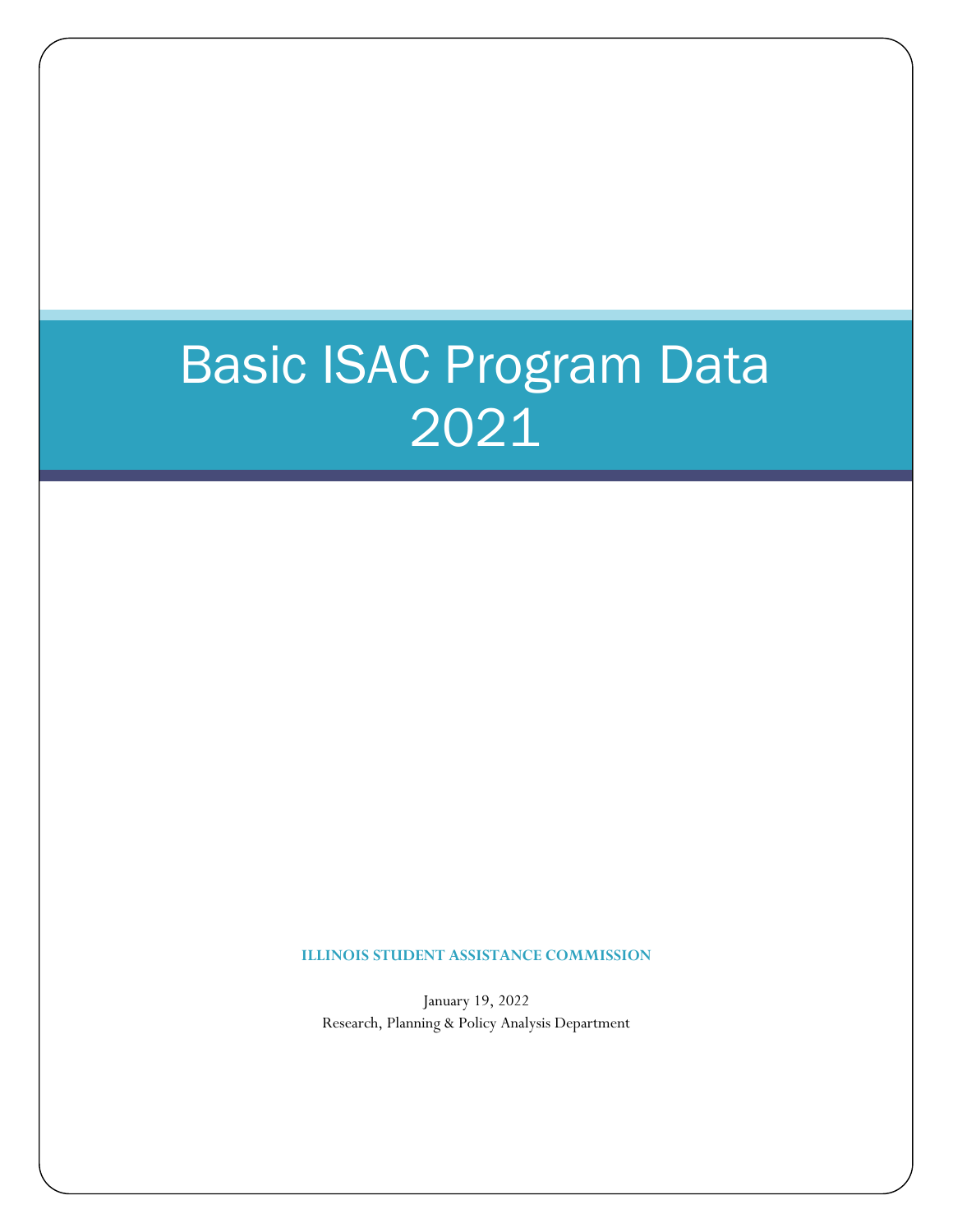# Basic ISAC Program Data 2021

## Monetary Award Program

#### **Eligibility requirements**

- Enrolled in at least 3 credit hours at a MAP-approved school
- May be paid for up to135 credit hours of enrollment
- Undergraduate Illinois residents with program-determined "need" greater than \$300
- May not be in default on any Title IV program

#### **Application Volume**

- Application volume peaked in FY2013 at more than 525,000 applications, and has decreased every year since, with the exception of a slight increase in FY2018, when FAFSA filing began 3 months earlier.
- Application volume decreased about 4% from FY2019 to FY2020, and decreased another 4% in FY2021. FY2021 application volume was almost 29% lower than in FY2013.
- Between FY2013 and FY2021, the largest decline was in the Public 2-Year sector, where volume was down 39%, compared to 13% for Public 4-Year and 15% for PNFP institutions. The closure of several Proprietary schools contributed to sharp declines in that sector.
- Between FY2013 and FY2021, application volume from Independent students was down 46%, compared to a 14% decrease for Dependents.



*Announced Applicants: Illinois residents who completed an application for financial aid, had not yet earned a Bachelor's degree, and whose first-choice school participates in MAP. PNFP: Private Not-for-Profit institutions*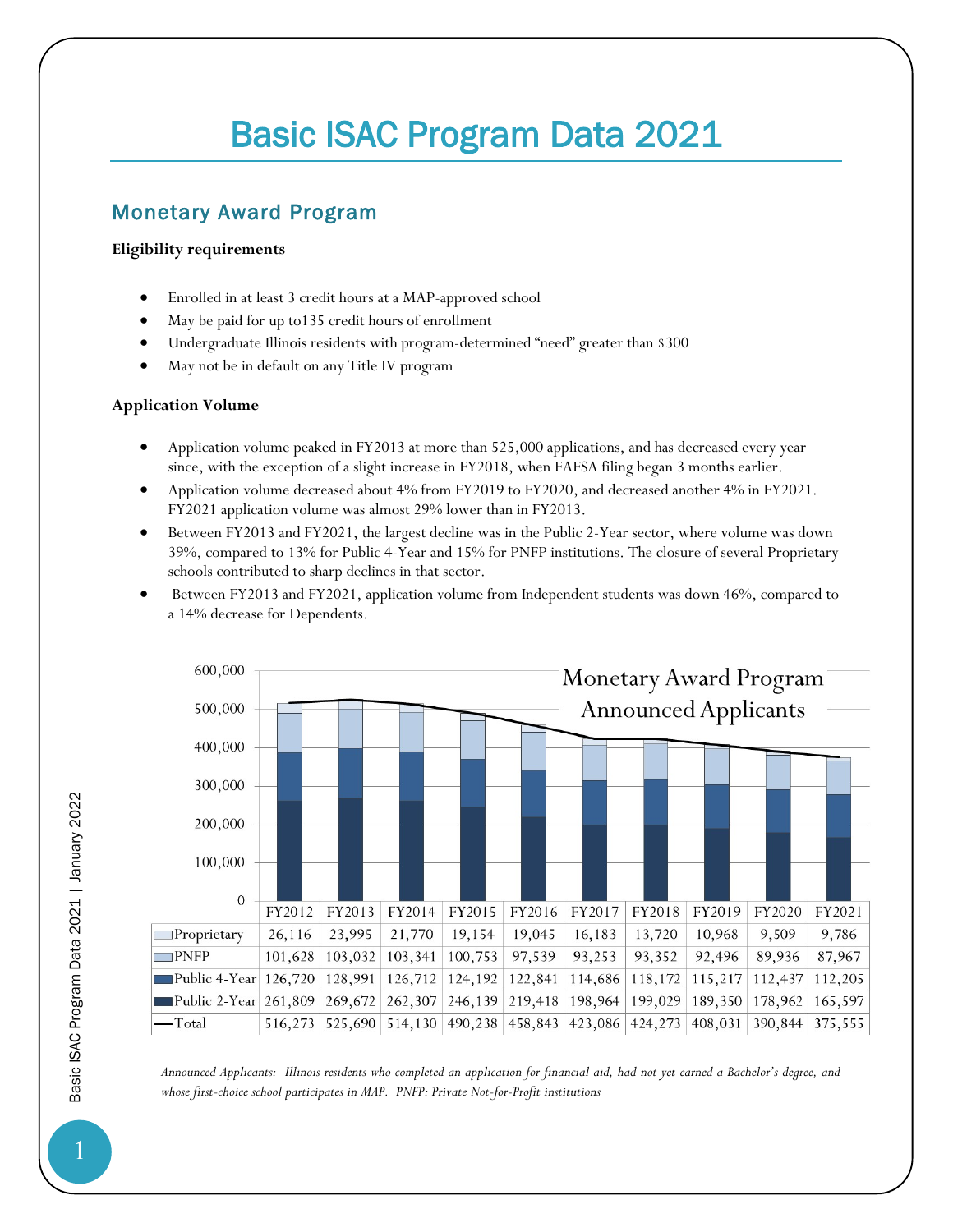#### **Program Funding**

• In four of the past five years, nearly 100% of the MAP funding allocated for grant awards was spent.

| $r$ and $r$ and $r$ and $r$ and $r$ and $r$ and $r$ and $r$ and $r$ and $r$ and $r$ and $r$ and $r$ and $r$ and $r$ and $r$ and $r$ and $r$ and $r$ and $r$ and $r$ and $r$ and $r$ and $r$ and $r$ and $r$ and $r$ and $r$ a |           |         |         |         |  |  |
|-------------------------------------------------------------------------------------------------------------------------------------------------------------------------------------------------------------------------------|-----------|---------|---------|---------|--|--|
|                                                                                                                                                                                                                               | Available |         |         |         |  |  |
| Year                                                                                                                                                                                                                          | to Spend  | Spent   | Lapse   | % Spent |  |  |
| FY2017                                                                                                                                                                                                                        | \$357.6   | \$346.4 | \$11.2  | 96.9%   |  |  |
| FY2018                                                                                                                                                                                                                        | \$393.3   | \$392.5 | \$0.2\$ | 99.8%   |  |  |
| FY2019                                                                                                                                                                                                                        | \$393.3   | \$392.4 | \$0.9   | 99.7%   |  |  |
| FY2020                                                                                                                                                                                                                        | \$442.3   | \$442.9 | \$0.6   | 101.1%  |  |  |
| FY2021                                                                                                                                                                                                                        | \$442.3   | \$440.6 | \$1.7   | 99.6%   |  |  |

#### **Funding Allocated for Grants / Lapse (\$M)**

*Selected program appropriations are available beginning with FY1980 in Table 1.0 of 2021 ISAC Data Book. During the time period covered by this report, ISAC has been authorized to use up to 2% of total MAP funding for operations. The "Available to Spend" figures above represent 98% of the annual program appropriation. The FY2017 appropriation was not provided until after the academic year had been completed. In FY2020 part of the 2% ISAC administration allowance was used for awards.*

- In FY2013, award amounts for nearly 10,000 "released" applicants (those who were originally placed on a "wait list" for a grant) were reduced 10% to keep claims within the appropriation.
- In FY2015, Governor Rauner instituted a 2.25% across-the-board budget cut. In response, no suspended awards were released, but awards already announced were not reduced.
- In FY2016, no complete state budget was reached. MAP was appropriated \$169.8 million to cover firstterm claims. An additional \$151.0 million was allocated for FY17 but designated to cover FY16 claims.
- In FY2017, the MAP appropriation was not provided until after the school year had ended.
- FY2018 was the first year of "early FAFSA." The filing season began on October 1, 2016 instead of January 1, 2017. Also, prior-prior year income was requested on the FAFSA instead of prior year, to enable the use of tax information that had already been filed.
- MAP received \$36m more in FY2018, \$50m more in FY2020, and \$28m more in FY2022. These increases funded some much-needed updates to eligibility formula components as well as additional awarding.

| Year   |        | Public 4-Year | Public 2-Year |          | <b>PNFP</b> |         |       | Proprietary | All     |         |
|--------|--------|---------------|---------------|----------|-------------|---------|-------|-------------|---------|---------|
|        | #      | S             | #             | \$       | #           | \$      | #     | \$          | #       | S       |
| FY2012 | 47,588 | \$165.1       | 59.771        | \$56.8   | 42,571      | \$166.0 | 8,419 | \$23.7      | 158,349 | \$411.6 |
| FY2013 | 44,219 | \$154.2       | 51,549        | \$48.3\$ | 38,871      | \$151.0 | 6,334 | \$17.2      | 140,973 | \$370.7 |
| FY2014 | 44,581 | \$157.3       | 46,929        | \$44.2\$ | 39,594      | \$155.2 | 5,459 | \$15.4      | 136,563 | \$372.2 |
| FY2015 | 43,167 | \$153.3       | 42,121        | \$39.8   | 38,656      | \$151.7 | 4,455 | \$12.5      | 128,399 | \$357.2 |
| FY2016 | 39,539 | \$141.8       | 28,245        | \$27.8   | 35,308      | \$139.0 | 3,965 | \$11.2      | 107,057 | \$319.8 |
| FY2017 | 43,267 | \$154.1       | 37,296        | \$36.1   | 37,013      | \$145.2 | 4,003 | \$11.1      | 121,579 | \$346.4 |
| FY2018 | 47,630 | \$188.8       | 41,698        | \$43.1   | 36,756      | \$150.6 | 3,433 | \$10.0      | 129,517 | \$392.5 |
| FY2019 | 47,335 | \$187.7       | 41,110        | \$42.3\$ | 37,330      | \$153.4 | 3,090 | \$8.9       | 128,865 | \$392.2 |
| FY2020 | 48,433 | \$210.1       | 48,956        | \$50.6   | 38,150      | \$171.3 | 3,382 | \$10.9      | 138,921 | \$442.9 |
| FY2021 | 49.114 | \$211.2       | 49,272        | \$49.8   | 37,655      | \$167.3 | 3,876 | \$12.3      | 139,917 | \$440.6 |

#### **Number of MAP Recipients and Dollars Claimed (\$Million)**

*MAP dollars awarded by sector beginning with FY1990 in Table 2.1 of the 2021 ISAC Data Book.*

• In FY2021, 55% of MAP awards went to students with an Estimated Family Contribution (EFC) of zero.

• In FY2021, 91.8% of MAP awards went to students who were Pell-eligible.

• In FY2021, 55% of MAP awards went to students with an Estimated Family Contribution (EFC) of zero.

• In FY2021, 91.8% of MAP awards went to students who were Pell-eligible.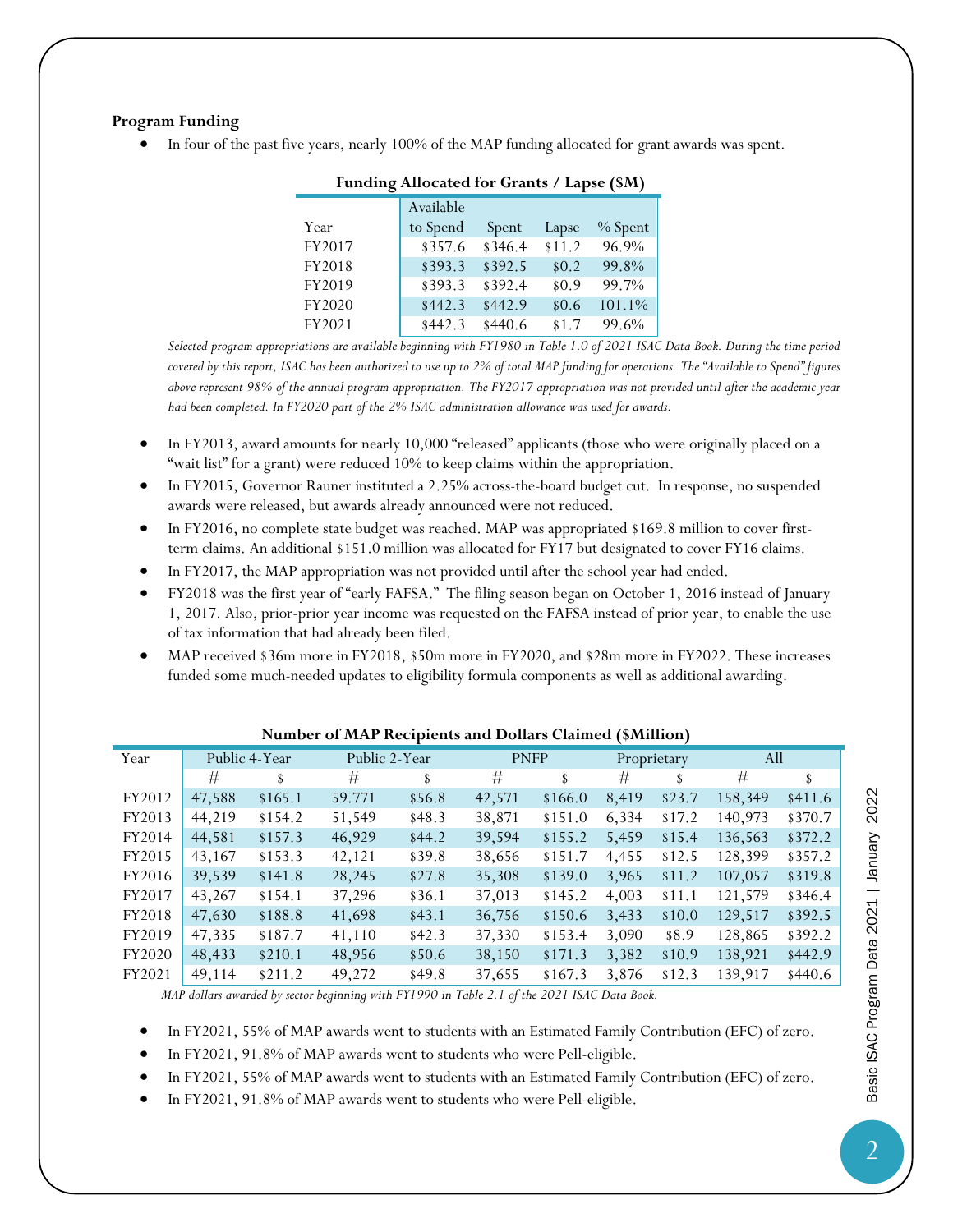|             | Statutory | Maximum    | Effective |
|-------------|-----------|------------|-----------|
| Award Year  | Maximum   | in Formula | Maximum   |
| $2011 - 12$ | \$6,468   | \$4,968    | \$4,720   |
| 2012-13     | \$6,468   | \$4,968    | \$4,720   |
| 2013-14     | \$6,468   | \$4,968    | \$4,720   |
| 2014-15     | \$6,468   | \$4,968    | \$4,720   |
| 2015-16     | \$6,468   | \$4,968    | \$4,720   |
| 2016-17     | \$6,468   | \$4,968    | \$4,720   |
| 2017-18     | \$6,468   | \$4,968    | \$4,869   |
| 2018-19     | \$6,468   | \$4,968    | \$4,869   |
| 2019-20     | \$6,468   | \$5,340    | \$5,340   |
| 2020-21     | \$6,468   | \$5,340    | \$5,340   |

#### **Maximum MAP Award History**

The Effective Maximum differs from the Maximum Award used in the Formula when the formula uses a reduction factor to determine final awards. *The full maximum award history is available in Table 2.0c of 2021 ISAC Data Book*

| ־−דא<br>n mar m                |        |         |             |             |         |
|--------------------------------|--------|---------|-------------|-------------|---------|
|                                | Public | Public  |             |             |         |
| Initial / Final Suspense Dates | 4-Year | 2-Year  | <b>PNFP</b> | Proprietary | All     |
| FY2012 - March 26 / April 9    | 15,647 | 107,514 | 13,601      | 8,603       | 145,365 |
| FY2013 - March 20 / April 3    | 20,225 | 121,754 | 17,605      | 9,011       | 168,595 |
| FY2014 - March 2 / March 20    | 19,248 | 120,722 | 16,654      | 9,336       | 165,492 |
| FY2015 - Feb 28 / March 6      | 20,245 | 115,604 | 15,929      | 8,317       | 160,095 |
| FY2016 - February 22           | 23,801 | 110,852 | 17,612      | 9,281       | 161,546 |
| FY2017 - March 10 / April 15   | 12,485 | 75,837  | 11,098      | 5,168       | 104,588 |
| FY2018 - January 16 / March 10 | 12,832 | 68,852  | 11,307      | 4,555       | 97,546  |
| FY2019 - February 28 / April 5 | 10,994 | 59,043  | 12,762      | 3,088       | 82,799  |
| FY2020 - April 29 / June 27    | 6,751  | 38,249  | 6,245       | 1,686       | 52,901  |
| $FY2021 - July 1 / August 23$  | 3,469  | 17,470  | 3,618       | 1,269       | 25,826  |
|                                |        |         |             |             |         |

#### **Number of MAP Eligible Applicants Suspended**

*Full MAP suspense history beginning with AY2000-01 in Table 2.0d, and additional data in Table 2.0e of the 2021 ISAC Data Book.*

- The FY2021 MAP eligibility formula used the 09-10 Pell Table and 09-10 T&F to represent costs. Updating to the 20-21 Pell Table and 20-21 T&F is estimated to cost about \$30M.
- Projected *weekly claims* at FY2021 application volume rates: October \$50M; November \$17M; December \$7M; January \$6M; February \$4M, March, April, May \$3M, June \$4M, July, August \$2M; September, October \$1M; November, December <\$1M.

#### **Average Taxable Income of FY2021 MAP Recipients**

|                      | Public   | Public   |             |             |          |
|----------------------|----------|----------|-------------|-------------|----------|
| <b>Student Type</b>  | 4-Year   | 2-Year   | <b>PNFP</b> | Proprietary | AШ       |
| Dependent (Parental) | \$37,588 | \$25,723 | \$40,313    | \$38,382    | \$34,934 |
| Independent          | \$17,138 | \$19,808 | \$20.643    | \$27.011    | \$19.796 |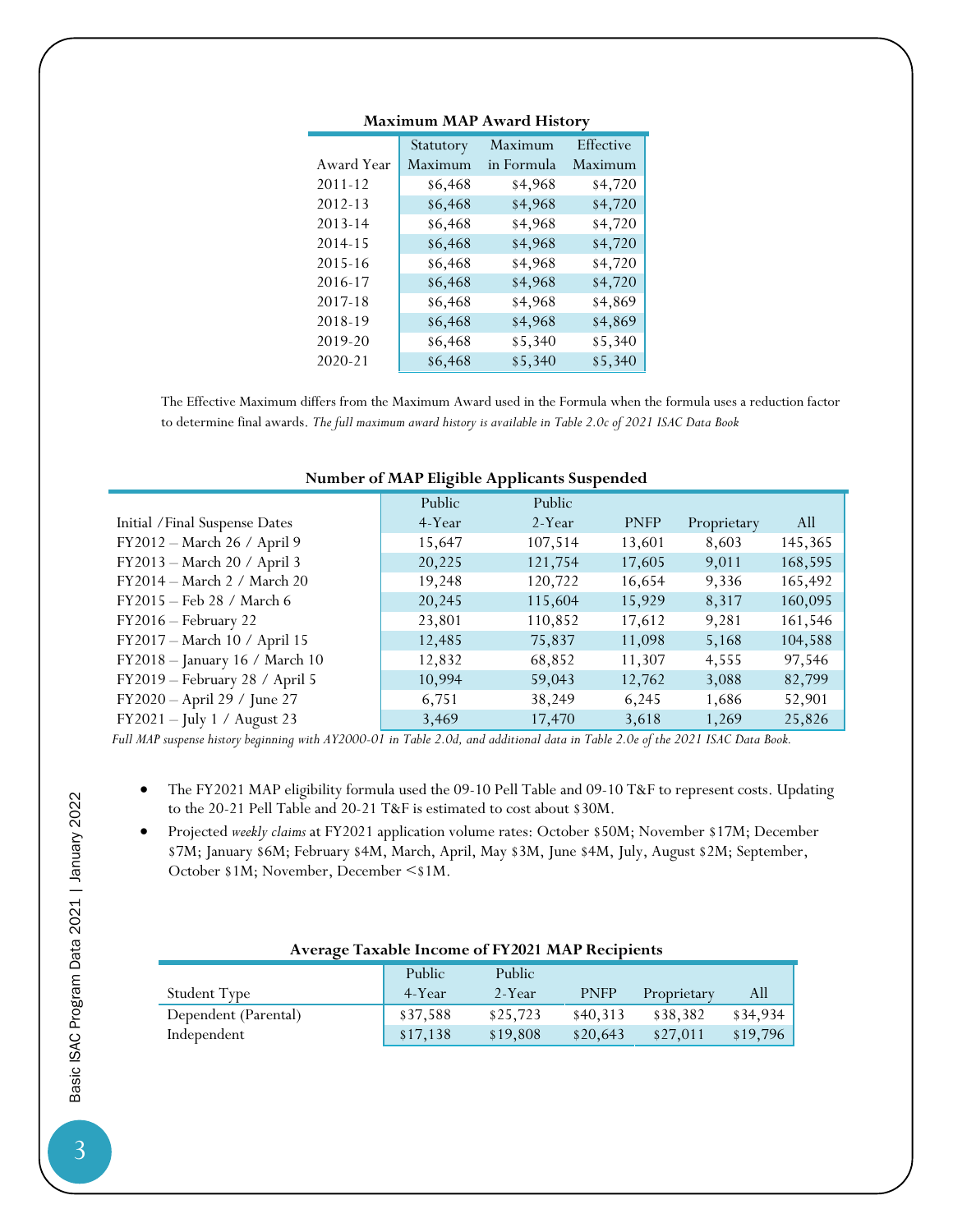#### **MAP Grant Purchasing Power**

MAP has not offered full coverage of tuition and fees since FY2002. As application volume soared, and funds directed towards serving more students, coverage declined to about two-thirds by FY2007, and to less than half (46% and 39% at Public 2- and 4-Year schools, respectively) by FY2012. Funding increases in FY2018, FY2020, and FY2022 enabled formula improvements – incorporation of 2009-10 tuition and fees, removal of the reduction factor, improved living allowance, and higher MAP Maximum (from \$4,968 to \$5,340 in FY2020 and to \$5,496 in FY2022).

As shown in the table below, the formula improvements did not result in large improvements, but they did help coverage hold steady. In FY2022, the maximum MAP grant at Public 4-Year institutions covers nearly 33% of tuition and fees. At Private Institutions, the maximum MAP covers about 13% of tuition and fees, down from 29% in FY2002. Due to relatively low T&F at community colleges, and the fact that 80% of Pell is included as a resource in the MAP formula, MAP awards for most community college MAP recipients are determined by maximum eligibility, rather than tuition and fees amount, and this is reflected in the table. Nearly all community college MAP recipients, and close to ninety percent in other sectors, are also eligible for federal Pell grants. Full-time Zero EFC students would have received the maximum Pell grant.

|        |                     |         | Public 2-Year |         |          | Public 4-Year |         |
|--------|---------------------|---------|---------------|---------|----------|---------------|---------|
|        | Max Pell            |         | Highest MAP   |         |          |               |         |
|        | Award - Zero        |         | Award for     |         |          |               |         |
|        | <b>EFC</b> Students |         | Zero EFC      |         |          | Max           |         |
| Year   | at all Sectors      | T&F     | Students      | Percent | T&F      | <b>MAP</b>    | Percent |
| FY2002 | \$3,750             | \$1,731 | \$1,731       | 100%    | \$4,786  | \$4,786       | 100%    |
|        |                     |         |               |         |          |               |         |
| FY2007 | \$4,050             | \$2,465 | \$1,650       | 67%     | \$7,875  | \$4,968       | 63%     |
|        |                     |         |               |         |          |               |         |
| FY2012 | \$5,550             | \$3,397 | \$1,568       | 46%     | \$11,990 | \$4,720       | 39%     |
| FY2013 | \$5,550             | \$3,527 | \$1,568       | 44%     | \$12,732 | \$4,720       | 37%     |
| FY2014 | \$5,645             | \$3,626 | \$1,568       | 43%     | \$13,382 | \$4,720       | 35%     |
| FY2015 | \$5,730             | \$3,809 | \$1,568       | 41%     | \$13,984 | \$4,720       | 34%     |
| FY2016 | \$5,775             | \$3,980 | \$1,568       | 39%     | \$14,535 | \$4,720       | 32%     |
| FY2017 | \$5,815             | \$4,157 | \$1,568       | 38%     | \$14,903 | \$4,720       | 32%     |
| FY2018 | \$5,920             | \$4,356 | \$1,617       | 37%     | \$15,182 | \$4,869       | 32%     |
| FY2019 | \$6,095             | \$4,444 | \$1,617       | 36%     | \$15,592 | \$4,869       | 31%     |
| FY2020 | \$6,195             | \$4,528 | \$1,650       | 36%     | \$15,936 | \$5,340       | 34%     |
| FY2021 | \$6,345             | \$4,599 | \$1,650       | 36%     | \$16,333 | \$5,340       | 33%     |
| FY2022 | \$6,495             | \$4,798 | \$1,800       | 38%     | \$16,539 | \$5,496       | 33%     |

#### **Percentage of Sector Average Tuition and Fees Covered by the Highest MAP Grant**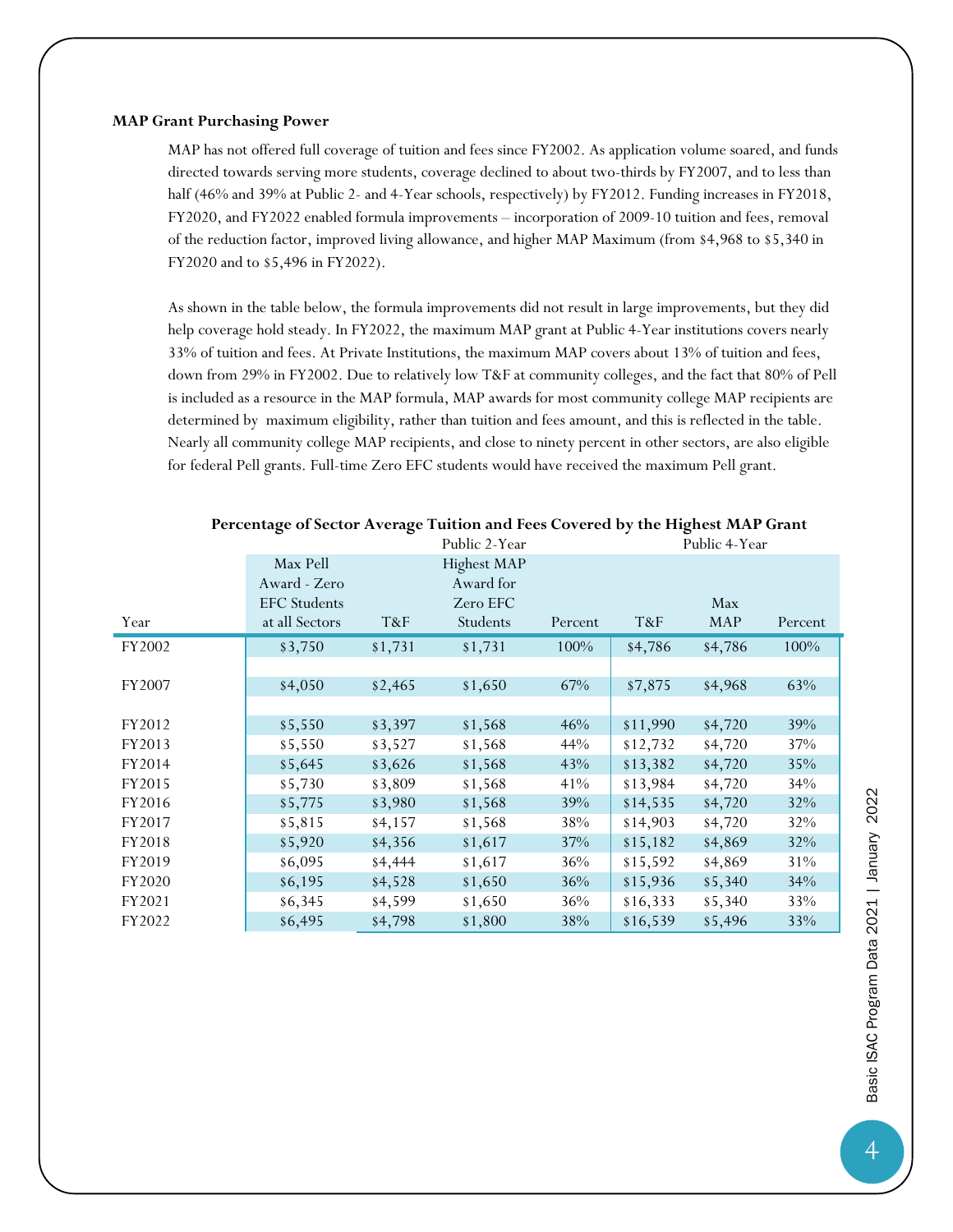### Special Purpose Programs

#### **Illinois Veteran Grant Program**

*Tables 3.0b and 3.0c of the 2021 ISAC Data Book contain IVG information.*

- Entitlement for qualifying veterans at public facilities.
- May be used for any year in school. May be used for credit and noncredit work. Recipients are entitled to the equivalent of four years of full-time benefits.
- Funding has been insufficient to cover claims since 2002. Schools have waived costs for eligible students.

|               | Estimated<br><b>Total Claims</b> | Paid by ISAC | Awards |
|---------------|----------------------------------|--------------|--------|
| Public 4-Year |                                  |              |        |
| FY2017        | \$15,975,154                     |              | 2,122  |
| FY2018        | \$14,360,759                     |              | 1,856  |
| FY2019        | \$11,819,934                     |              | 1,635  |
| FY2020        | \$12,038,050                     |              | 1,542  |
| FY2021        | \$11,213,189                     |              | 1,460  |
|               |                                  |              |        |
| Public 2-Year |                                  |              |        |
| FY2017        | \$5,274,959                      |              | 2,670  |
| FY2018        | \$4,347,495                      |              | 2,260  |
| FY2019        | \$3,541,190                      |              | 1,752  |
| FY2020        | \$3,129,272                      |              | 1,631  |
| FY2021        | \$2,135,987                      |              | 1,113  |
|               |                                  |              |        |
| Total         |                                  |              |        |
| FY2017        | \$21,250,113                     |              | 4,792  |
| FY2018        | \$18,708,254                     |              | 4,116  |
| FY2019        | \$15,361,123                     |              | 3,387  |
| FY2020        | \$15,167,322                     |              | 3,173  |
| FY2021        | \$13,349,176                     |              | 2,573  |

#### **Illinois National Guard Grant Program**

*Tables 3.0b and 3.0c of the 2021 ISAC Data Book contain ING information.*

- Entitlement for qualifying National Guard members at public facilities.
- May be used for any year in school. May be used for credit and noncredit work.
- Beginning with the 2013-14 academic year, members who have completed less than ten years of active duty can use the grant for a maximum of four academic years of full-time enrollment. Once ten years or more of active duty ING service has been completed, the grant can be used for a maximum of six academic years of full- time enrollment.
- Funding has been insufficient to cover claims since 2003. Schools have waived costs for eligible students.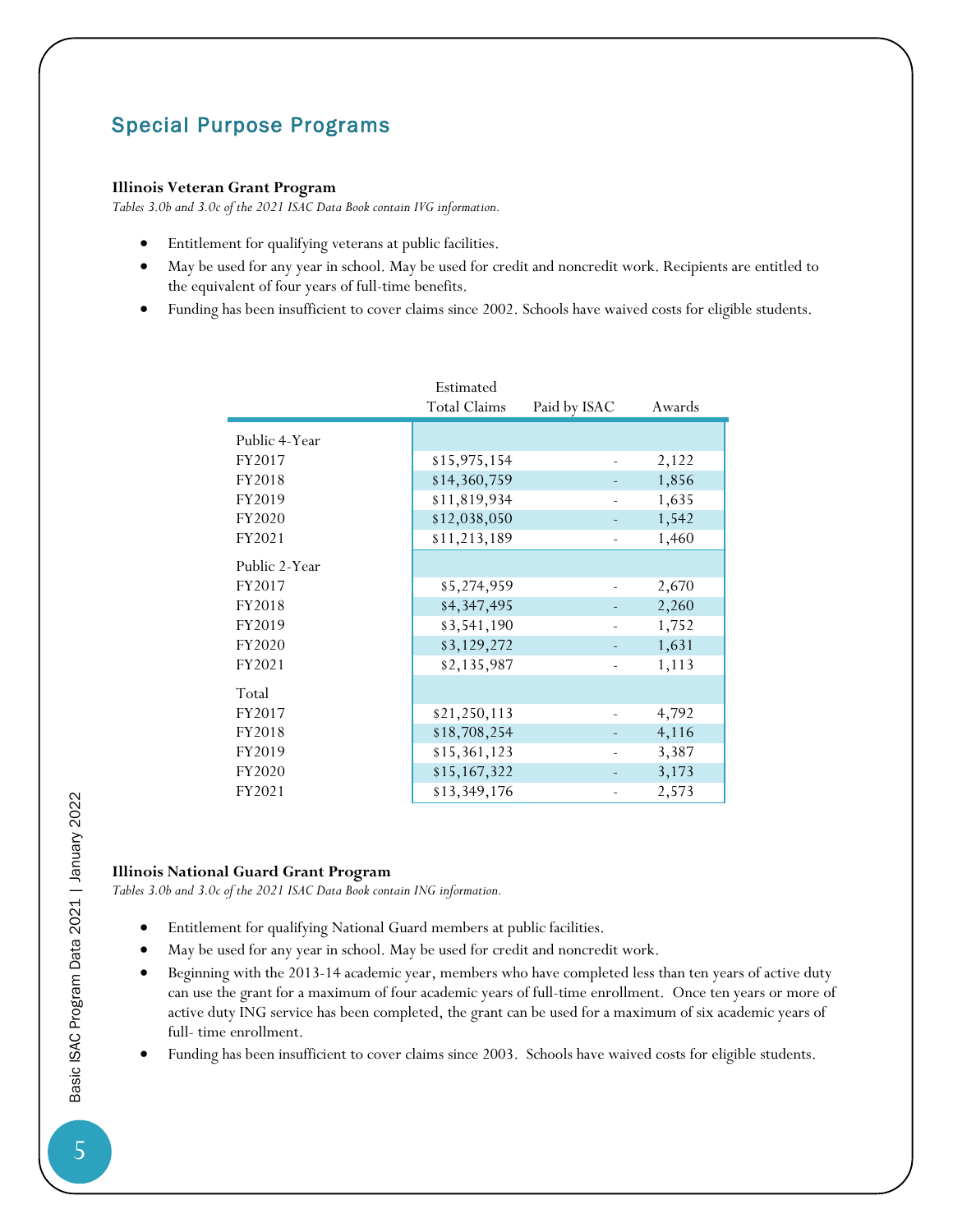|               | Estimated           |              |        |
|---------------|---------------------|--------------|--------|
|               | <b>Total Claims</b> | Paid by ISAC | Awards |
| Public 4-Year |                     |              |        |
| FY2017        | \$8,741,325         |              | 1,152  |
| FY2018        | \$9,760,249         |              | 1,163  |
| FY2019        | \$10,384,505        |              | 1,237  |
| FY2020        | \$9,832,120         |              | 1,177  |
| FY2021        | \$10,367,254        |              | 1,319  |
| Public 2-Year |                     |              |        |
| FY2017        | \$5,098,370         |              | 1,047  |
| FY2018        | \$2,220,942         |              | 992    |
| FY2019        | \$2,307,221         |              | 849    |
| FY2020        | \$1,982,326         |              | 830    |
| FY2021        | \$1,899,164         |              | 757    |
| Total         |                     |              |        |
| FY2017        | \$13,839,695        |              | 2,199  |
| FY2018        | \$11,981,191        |              | 2,155  |
| FY2019        | \$12,691,726        |              | 2,086  |
| FY2020        | \$11,814,447        |              | 2,007  |
| FY2021        | \$12,536,419        |              | 2,076  |

The Illinois Community College Board (ICCB) receives an appropriation to reimburse community colleges for costs associated with waiving student tuition and fees under the IVG and ING programs. Beginning in FY20 this appropriation has been applied to the combined program claims.

|        | Legislative   | <b>ICCB</b> Payments to |
|--------|---------------|-------------------------|
| Year   | Appropriation | Schools                 |
| FY2020 | \$4,264,400   | \$2,827,533             |
| FY2021 | \$4,264,400   | \$2,754,319             |

*More detail on ICCB payments including reimbursement levels by institution is available on the ISAC Web site in the Research and Policy under the Program Data section.*

#### **Golden Apple Scholars of Illinois Program**

*Tables 3.0b and 3.0d of the 2021 ISAC Data Book contain Golden Apple Scholars data by sector and institution.*

- Scholarships for talented high school graduates for teaching careers in high-need schools throughout Illinois.
- Awards \$5,000 annually for 4 years with a teaching commitment of five years; converts to loans if commitment is not met.

| Year   | Expenditures | Recipients |
|--------|--------------|------------|
| FY2017 | \$1,831,458  | 469        |
| FY2018 | \$2,039,941  | 544        |
| FY2019 | \$2,184,760  | 573        |
| FY2020 | \$2,511,080  | 687        |
| FY2021 | \$2,450,002  |            |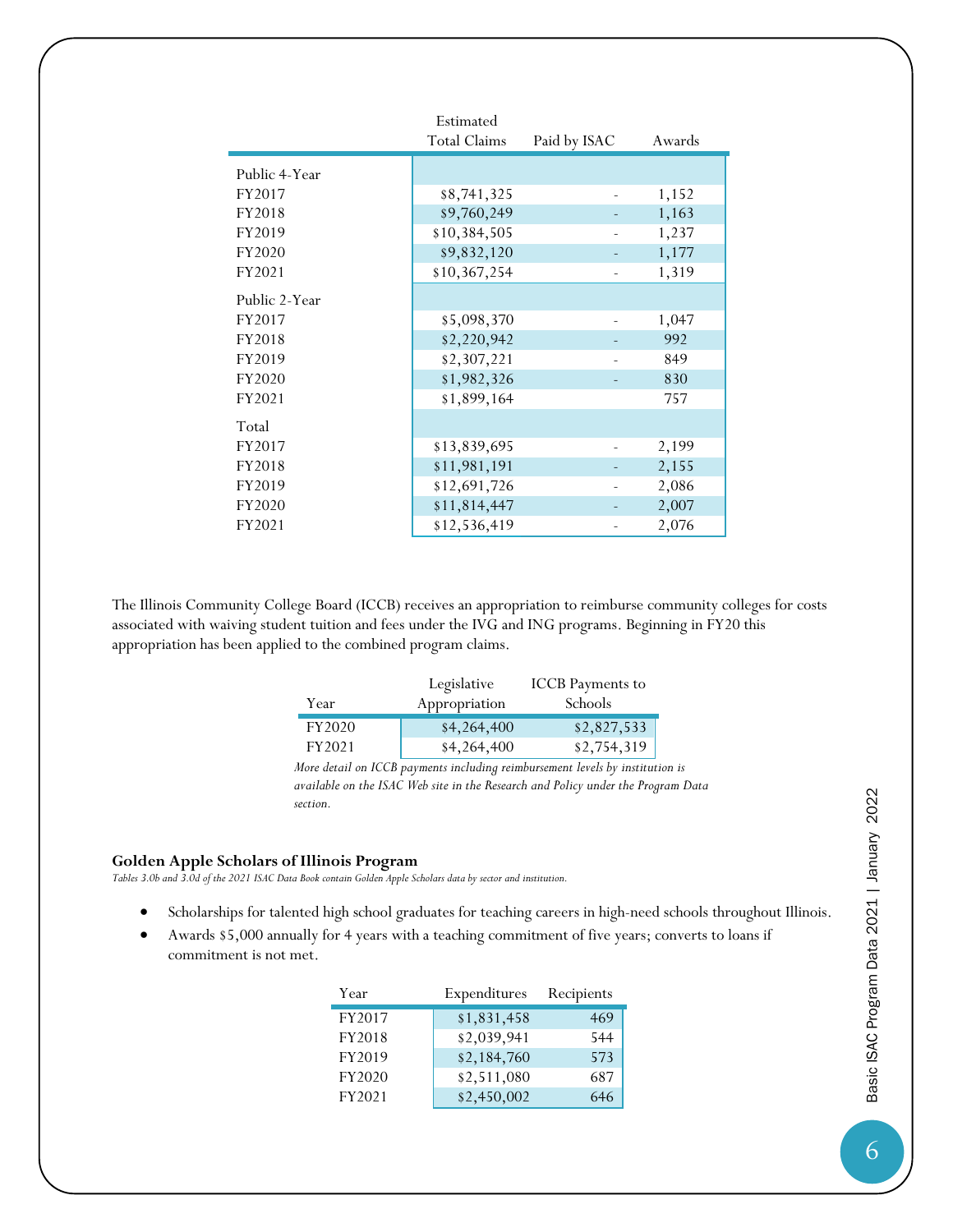#### **Minority Teachers of Illinois (MTI) Scholarship Program**

*Tables 3.0b and 3.0d of the 2021 ISAC Data Book contains MTI data by sector and institution.*

- Encourages minority students to become teachers 30% of funds reserved for minority males.
- Recipients agree to teach for 1 year for each year of aid received or must repay.
- In FY2016, the Minority Teachers of Illinois Scholarship Program expenditures were made from FY2017 appropriated funds.

|              | Public<br>4-Year | Public<br>2-Year | <b>PNFP</b> | Proprietary              | All         |
|--------------|------------------|------------------|-------------|--------------------------|-------------|
|              |                  |                  |             |                          |             |
| Expenditures |                  |                  |             |                          |             |
| FY2017       | \$442,500        | \$10,000         | \$371,494   | \$13,334                 | \$842,328   |
| FY2018       | \$475,000        | \$20,000         | \$395,335   |                          | \$890,335   |
| FY2019       | \$775,120        | \$30,000         | \$853,336   | $\overline{\phantom{0}}$ | \$1,658,456 |
| FY2020       | \$742,481        | \$13,134         | \$943,339   | $\overline{\phantom{a}}$ | \$1,698,954 |
| FY2021       | \$727,500        | \$13,437         | \$1,056,128 |                          | \$1,797,065 |
| Recipients   |                  |                  |             |                          |             |
| FY2017       | 89               | $\mathfrak{D}$   | 79          | 3                        | 173         |
| FY2018       | 100              | $\overline{4}$   | 85          |                          | 189         |
| FY2019       | 166              | 6                | 181         |                          | 353         |
| FY2020       | 160              | $\overline{4}$   | 200         |                          | 364         |
| FY2021       | 152              | $\overline{4}$   | 223         |                          | 379         |

#### **Illinois Teachers and Child Care Providers Loan Repayment Program**

*Table 3.7 in 2021 ISAC Data Book provides additional data for this program.*

- Provides loan forgiveness to teachers qualifying for federal loan forgiveness. The child care provider portion of the program is inactive as the corresponding federal loan forgiveness program was discontinued.
- Recipients can receive an additional matching grant of up to \$5,000 for teaching in a qualifying Illinois school.
- In FY2016, the Illinois Teachers Loan Repayment Program was not state funded.

| Year   | Expenditures | Recipients |
|--------|--------------|------------|
| FY2017 | \$396,990    | 84         |
| FY2018 | \$439,777    | 97         |
| FY2019 | \$439,900    | 95         |
| FY2020 | \$437,425    | 95         |
| FY2021 | \$439,900    | 90         |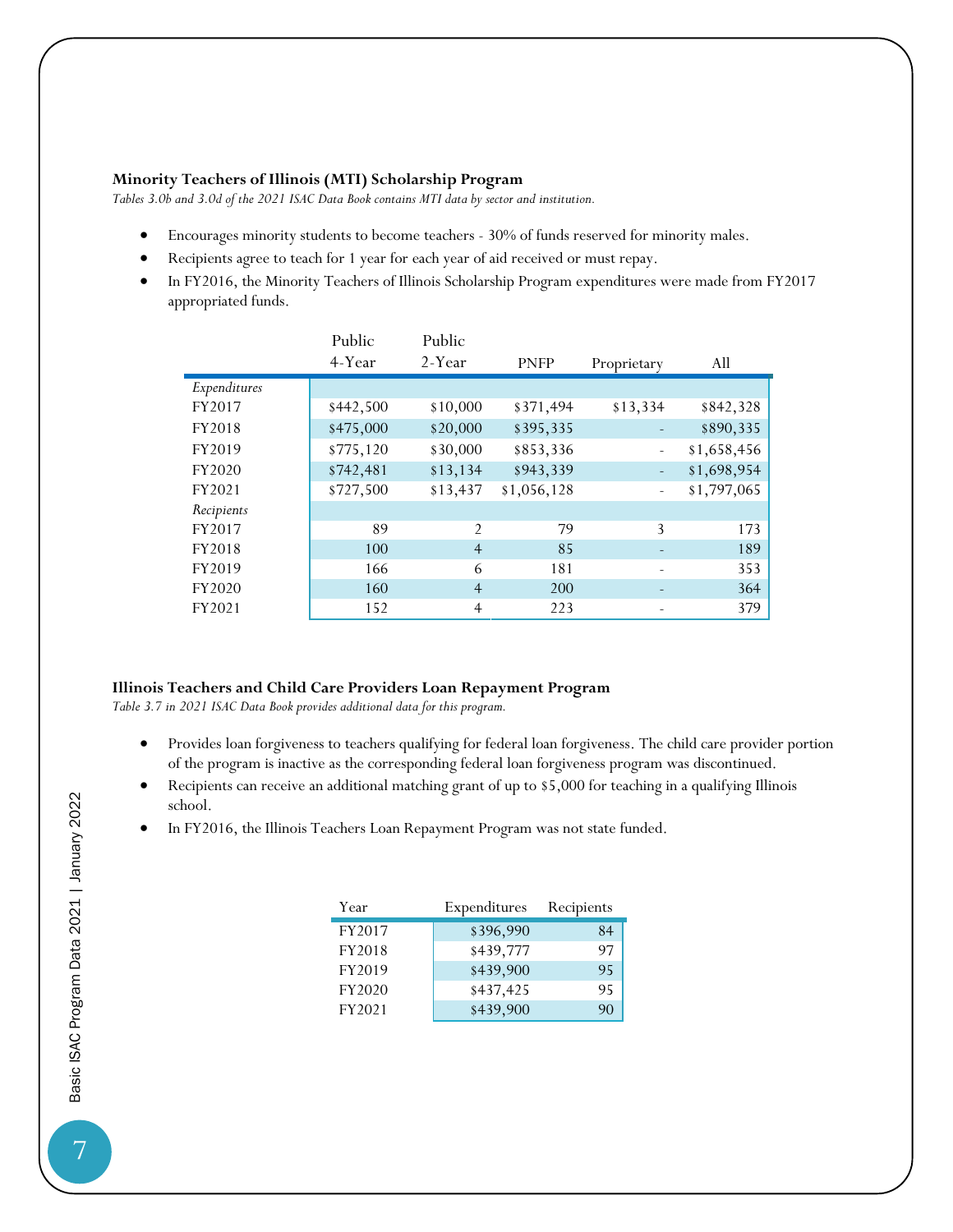#### **Grant Program for Dependents of Police, Fire, or Correctional Officers**

*Table 3.0b and 3.0c in 2021 ISAC Data Book provide additional data for the Dependents Program.*

- Serves children and spouses of officers killed or 90% disabled in the line of duty.
- The majority of awards are for dependents of police officers.

|              | Public    | Public   |             |             |           |
|--------------|-----------|----------|-------------|-------------|-----------|
|              | 4-Year    | 2-Year   | <b>PNFP</b> | Proprietary | All       |
| Expenditures |           |          |             |             |           |
| FY2017       | \$360,595 | \$46,038 | \$512,293   | \$12,526    | \$931,452 |
| FY2018       | \$530,478 | \$34,024 | \$379,057   |             | \$943,559 |
| FY2019       | \$501,381 | \$28,741 | \$316,954   | \$6,375     | \$853,451 |
| FY2020       | \$442,181 | \$34,445 | \$242,094   | \$24,264    | \$722,984 |
| FY2021       | \$324,591 | \$21,531 | \$364,135   | \$23,514    | \$733,771 |
| Recipients   |           |          |             |             |           |
| FY2017       | 28        | 16       | 30          | 1           | 75        |
| FY2018       | 38        | 14       | 18          |             | 71        |
| FY2019       | 40        | 11       | 18          |             | 70        |
| FY2020       | 35        | 10       | 15          |             | 61        |
| FY2021       | 29        | 7        | 21          |             | 58        |

FY2017 Private totals include one Hospital School for \$1,936 FY2018 Private totals include one Hospital School for \$8,951.

#### **Optometric Education Scholarship Program**

*Table 3.3 of the 2021 I SAC Data Book contains Optometric Education Scholarship information.*

- Program funded by licensing and disciplinary fees.
- Recipients must be enrolled full-time and agree to practice in Illinois as a licensed optometrist for one year for each year of aid.
- Scholarships are limited to ten per year.

| Year   | Expenditures | Recipients |
|--------|--------------|------------|
| FY2017 | \$50,000     | 10         |
| FY2018 | \$50,000     | 10         |
| FY2019 | \$50,000     | 10         |
| FY2020 | \$47,500     | 10         |
| FY2021 | \$50,000     |            |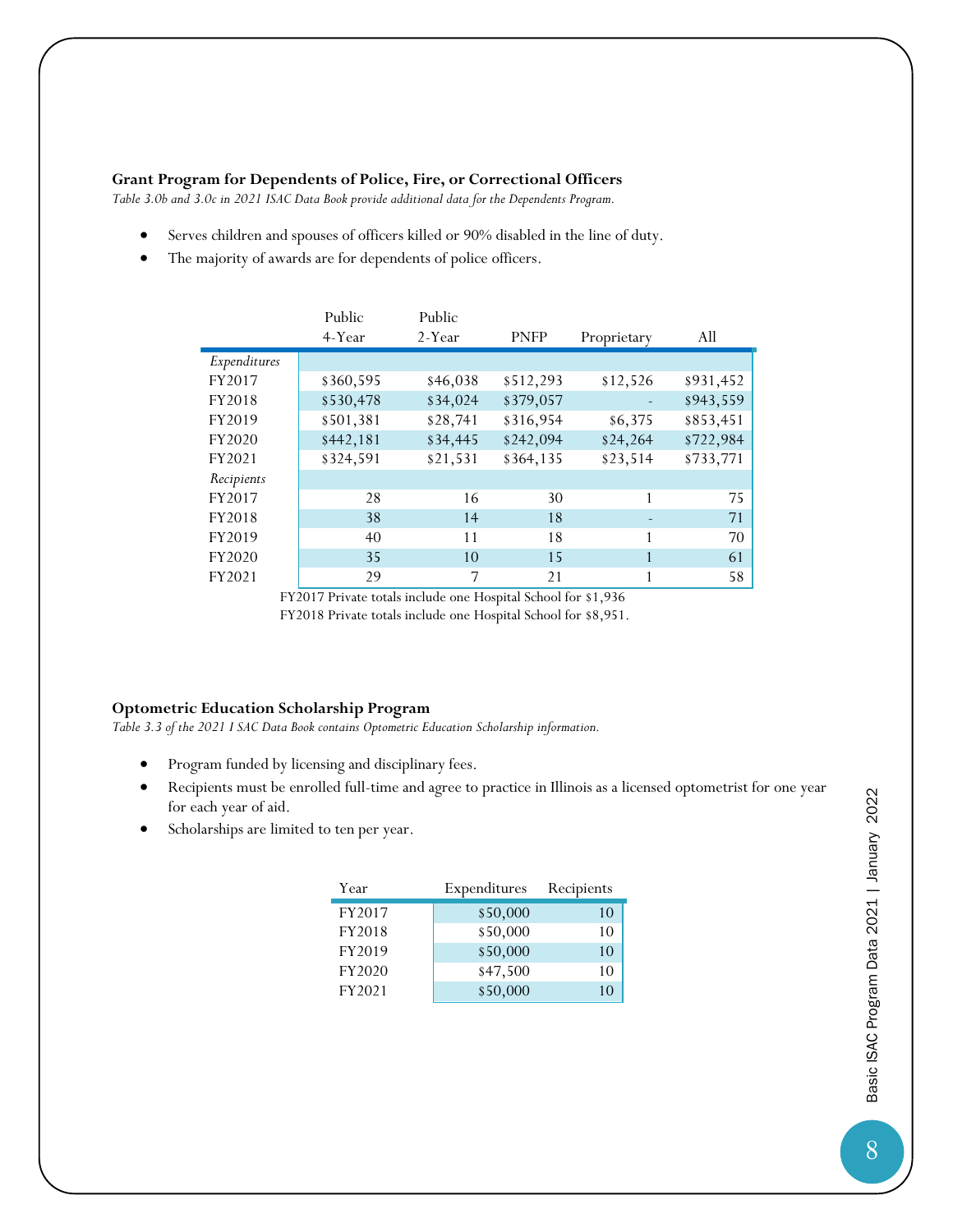#### **Illinois Special Education Teacher Tuition Waiver (SETTW) Program**

*Table 3.8 of the 2021 ISAC Data Book contains SETTW information.*

- Annually provides 250 four-year waivers of tuition and fees at an Illinois public university for students seeking to become Special Education teachers.
- Of the 250 waivers that may be awarded, 210 are designated for current and prior high school students and 40 are reserved for already-licensed teachers seeking an endorsement to teach Special Education.
- Recipients must agree to teach after receiving assistance or repay the assistance as a loan.

| Year   | Recipients |  |  |
|--------|------------|--|--|
| FY2017 | 234        |  |  |
| FY2018 | 236        |  |  |
| FY2019 | 248        |  |  |
| FY2020 | 248        |  |  |
| FY2021 | 250        |  |  |

#### **Nurse Educator Loan Repayment Program**

*Table 3.9 of the 2021 ISAC Data Book provides additional information.*

- Pays up to \$5,000 to qualified nurse educators to repay their student loan debt for up to four years.
- Must work as a nurse instructor in an Illinois institution for at least 12 consecutive months prior to application.
- In FY2016, the Nurse Educator Loan Repayment Programs was not funded.

| Year   | Expenditures | Recipients |
|--------|--------------|------------|
| FY2017 | \$182,458    | 37         |
| FY2018 | \$264,000    | 57         |
| FY2019 | \$264,000    | 54         |
| FY2020 | \$262,314    | 53         |
| FY2021 | \$263,945    | 53         |

#### **Veterans' Home Medical Providers' Loan Repayment Program**

*Table 3.4 of the 2021 ISAC Data Book provides additional information.*

- Pays up to \$5,000 for up to four years on eligible student loans to encourage medical providers to work at State of Illinois Veterans' Homes.
- Recipients must agree to work for one year as a medical provider in a State of Illinois Veterans' Home for each year of loan repayment.

| Year   | Expenditures | Recipients |
|--------|--------------|------------|
| FY2017 | \$29,300     |            |
| FY2018 | \$26,400     |            |
| FY2019 | \$26,400     |            |
| FY2020 | \$26,107     |            |
| FY2021 | \$26,400     |            |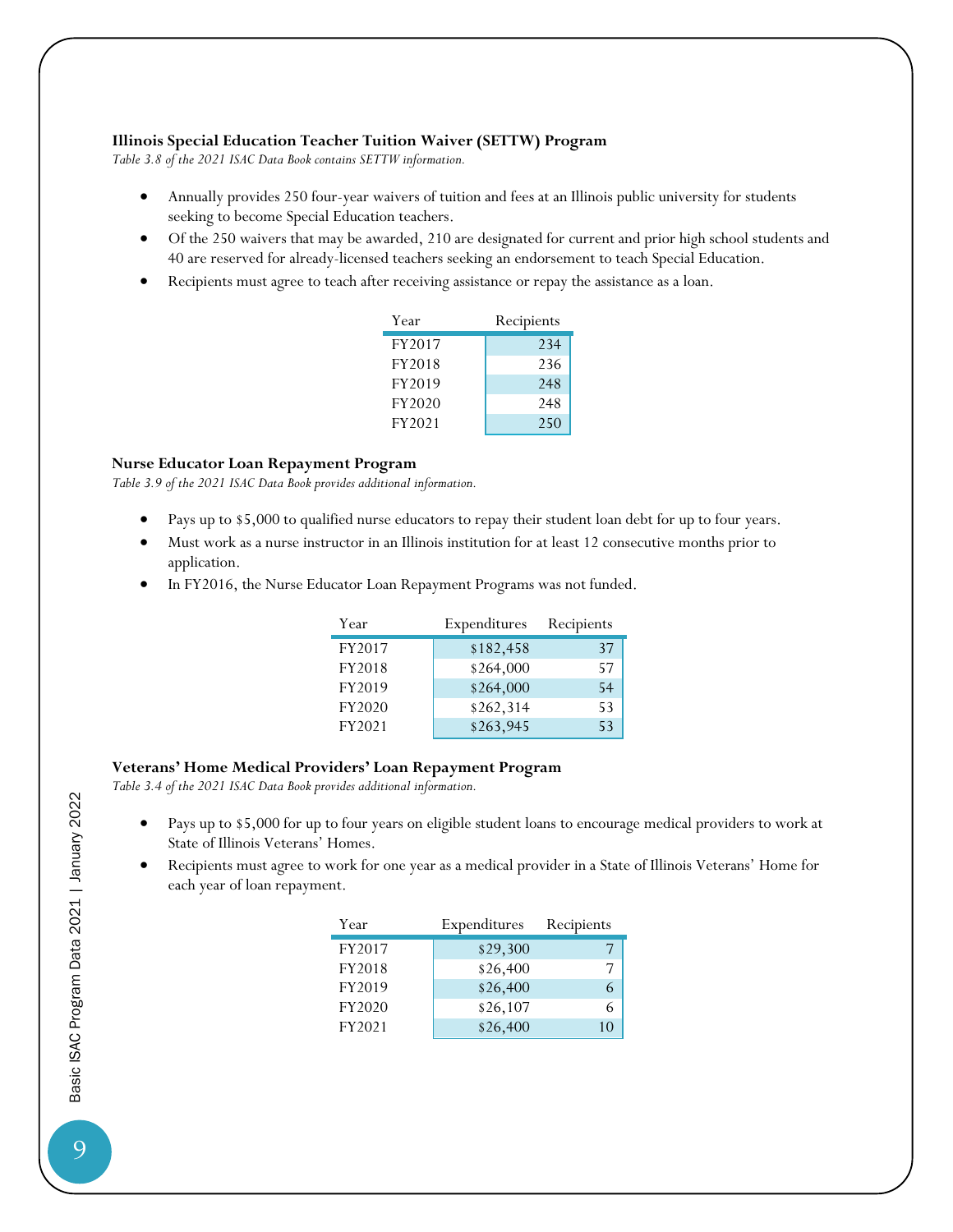#### **John R. Justice Student Loan Repayment Program**

*Table 3.5 of the 2021 ISAC Data Book provides additional information.*

- Pays annual awards up to \$4,000, with an aggregate total of up to \$60,000, for qualified state and federal public defenders and state prosecutors to repay their student loan debt.
- Recipients must agree to remain in their positions for at least three years, or any amount received must be repaid.
- The number of awards and individual dollar amount are subject to sufficient annual appropriations by the federal government.

| Year   | Expenditures | Recipients |
|--------|--------------|------------|
| FY2017 | \$52,589     | 29         |
| FY2018 | \$56,890     | 26         |
| FY2019 | \$57,422     | 27         |
| FY2020 | \$56,025     | 24         |
| FY2021 | \$56,642     | 17         |

#### **Grant Program for Exonerees**

*Table 3.6 of the 2021 ISAC Data Book provides additional information.*

- Provides grants for up to the cost of tuition and fees to persons who have been issued a pardon by the Governor of the State of Illinois on the grounds of innocence of the crime for which they had been imprisoned or who have received a certificate of innocence from a circuit court. First funded in FY20.
- Benefits may be used to meet the costs of postsecondary enrollment at an Illinois public college or community college or for the cost of obtaining a high school equivalency certificate.
- Qualified applicants may receive Grant Program for Exonerees benefits for the equivalent of four regular school years (eight semesters) of full-time enrollment.

| Year   | Expenditures | Recipients |
|--------|--------------|------------|
| FY2017 |              |            |
| FY2018 |              |            |
| FY2019 |              |            |
| FY2020 | \$5,804      |            |
| FY2021 | \$5,827      |            |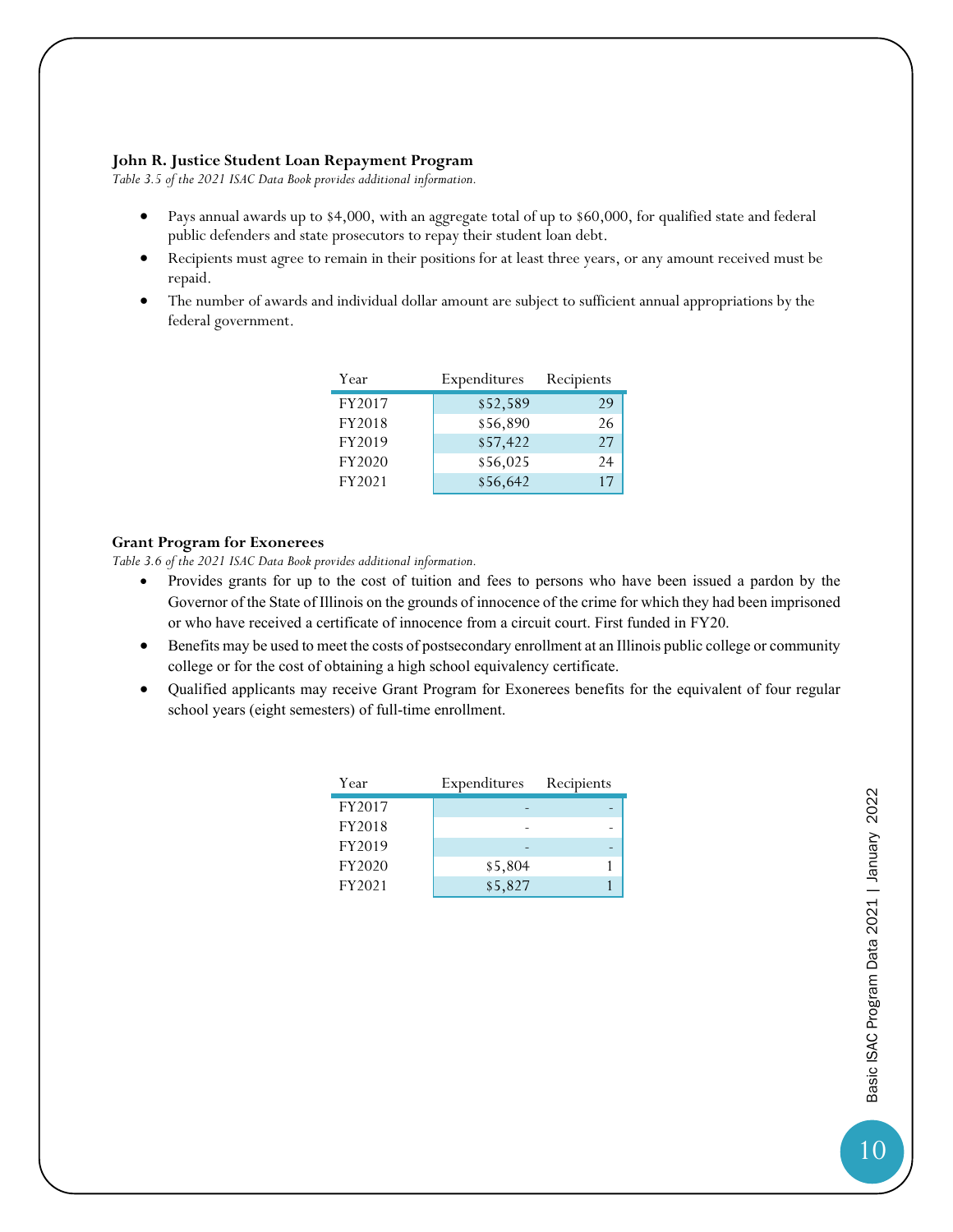#### **College Illinois! Prepaid Tuition Program**

*Table 4.0 of the 2021 ISAC Data Book provides additional data.*

- College Illinois is a tax-advantaged plan that secures future semesters of college tuition at rates set at the time of purchase. The plan offered a 3-tiered system that allowed the purchaser to select plans with prices based on tuition and mandatory fees at three higher education settings.
- Contract benefits can be used at eligible institutions of higher learning anywhere in the United States.
- Earnings are exempt from federal and Illinois income taxes.
- Program enrollment was closed during FY18.

|                                        | FY2017 | FY2018                   | FY2019                   | FY2020                   | FY2021                   |
|----------------------------------------|--------|--------------------------|--------------------------|--------------------------|--------------------------|
| Number of Contracts Sold               |        | $\overline{\phantom{0}}$ |                          |                          |                          |
| <b>Total Contract Sales (millions)</b> | \$17.1 | $\overline{\phantom{0}}$ | $\overline{\phantom{0}}$ | $\overline{\phantom{0}}$ | $\overline{\phantom{0}}$ |

#### **College Illinois! Prepaid Tuition Program Cumulative Utilization of Program Benefits**

| Benefits Paid by Sector | FY2017        | FY2018          | FY2019          | FY2020          | FY2021          |
|-------------------------|---------------|-----------------|-----------------|-----------------|-----------------|
| IL Public 4-Year        | \$458,172,791 | \$507,564,431   | \$555,445,091   | \$598,913,226   | \$638,801,509   |
| IL Public 2-Year        | \$21,596,697  | \$24,083,401    | \$26,299,656    | \$28,286,162    | \$30,006,305    |
| IL Private              | \$152,706,052 | \$170,566,696   | \$188,360,737   | \$205,187,308   | \$220,218,949   |
| Out-of-State            | \$342,886,004 | \$398,542,423   | \$453,801,683   | \$507,531,851   | \$558,791,681   |
| Total                   | \$975,361,544 | \$1,100,756,951 | \$1,223,907,167 | \$1,339,918,547 | \$1,447,818,444 |

| Students by Sector | FY2017 | FY2018 | FY2019 | FY2020 | FY2021 |
|--------------------|--------|--------|--------|--------|--------|
| IL Public 4-Year   | 15,203 | 16,280 | 17,334 | 19,196 | 19,065 |
| IL Public 2-Year   | 5,125  | 5,545  | 5,866  | 6,193  | 6,485  |
| IL Private         | 6,058  | 6.601  | 6,946  | 7,361  | 7,712  |
| Out-of-State       | 12,445 | 13,967 | 15,323 | 16,617 | 17,764 |

Student recipient numbers are duplicated across sectors and should not be summed. A student who used benefits at both a university and a community college in the same year may be counted twice.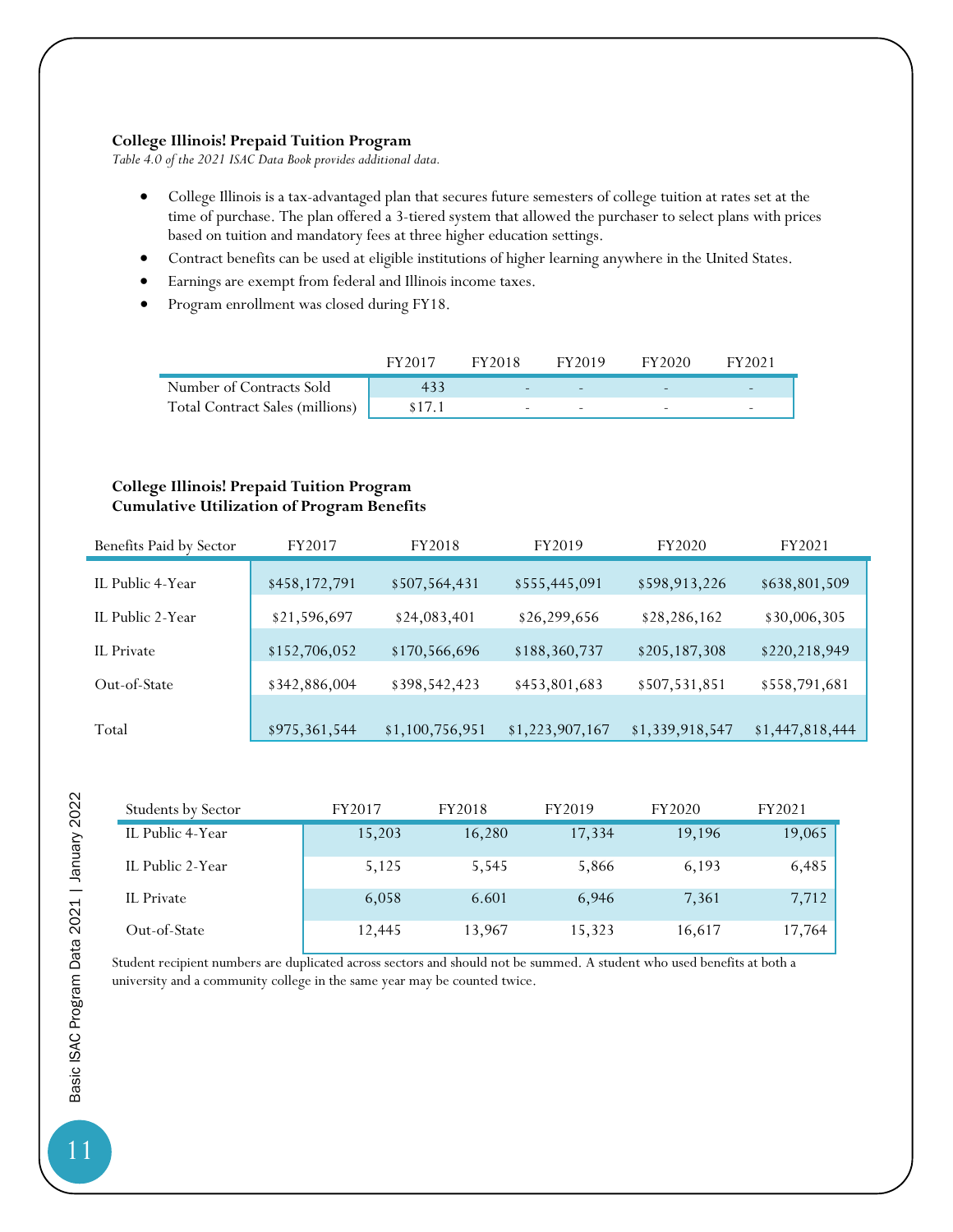#### **Outreach Services**

*Table 5.0 of the 2021 ISAC Data Book provides additional data.*

|                                                    | FY2017  | FY2018 | FY2019 | FY2020 | FY2021 |
|----------------------------------------------------|---------|--------|--------|--------|--------|
| <b>Activity</b>                                    |         |        |        |        |        |
| Professional Development<br>Workshops              | 51      | 44     | 45     | 158    | 130    |
| <b>Financial Aid Presentations</b>                 | 878     | 730    | 601    | 518    | 620    |
| FAFSA Completion<br>Workshops                      | 1,010   | 924    | 910    | 899    | 1,153  |
| College Fairs                                      | 75      | 58     | 43     | 65     | 14     |
| Other Events                                       | 1,562   | 910    | 884    | 503    | 582    |
| Attendance at<br>Outreach Events                   |         |        |        |        |        |
| Students                                           | 103,000 | 74,000 | 70,500 | 54,500 | 28,000 |
| Parents                                            | 32,000  | 29,000 | 24,500 | 20,500 | 14,500 |
| Professionals                                      | 12,500  | 8,500  | 7,500  | 11,000 | 2,500  |
|                                                    |         |        |        |        |        |
| FAFSA Completion<br><b>Initiative Participants</b> | 63.1%   | 62.9%  | 61.0%  | 63.4%  | 67.0%  |